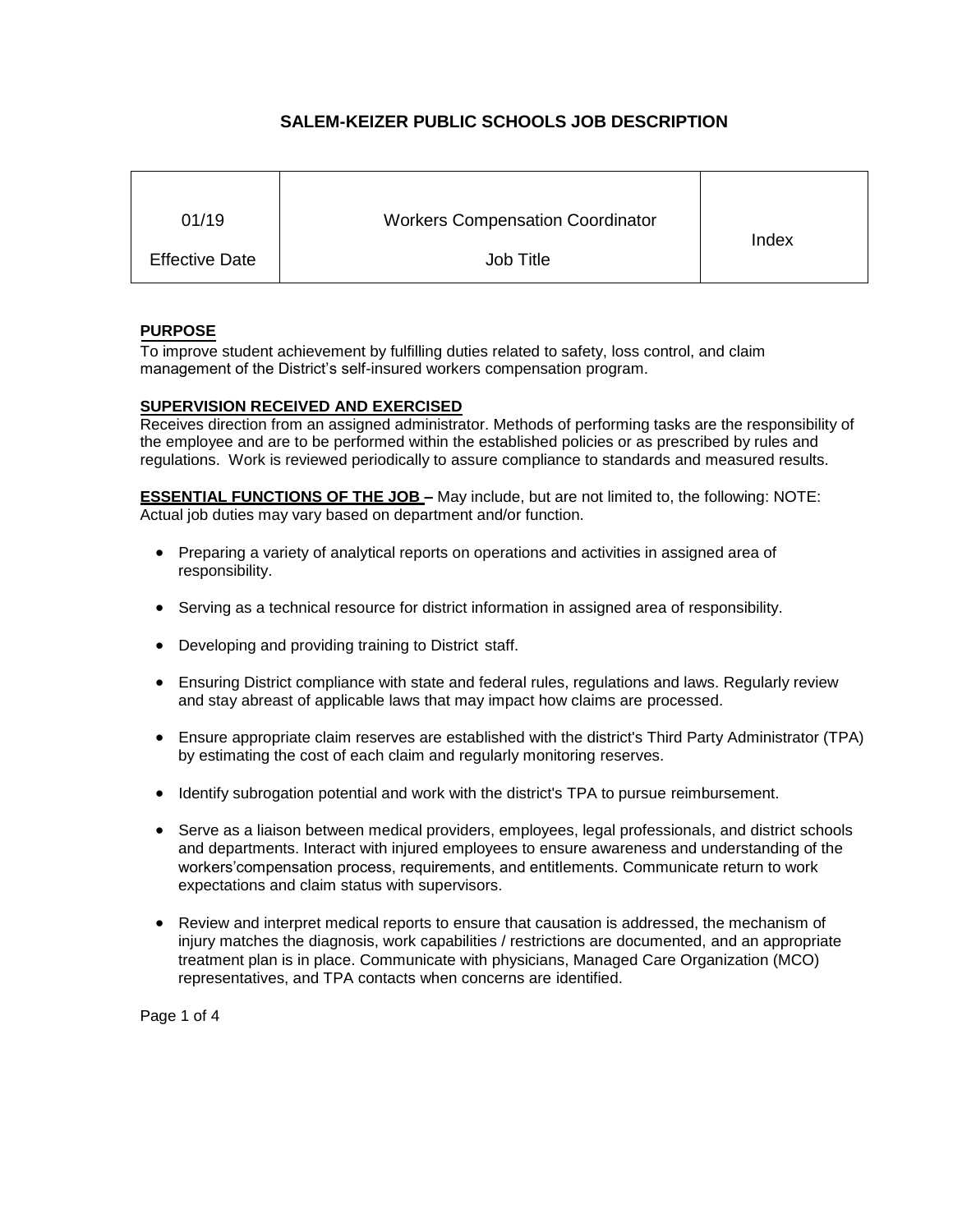- Coordinating and promoting light duty opportunities for injured workers within the scope of union contracts, District policies, and workers' compensation statutes. Ensuring maximum reimbursement for Employer-At Injury Program.
- Process light duty time-tracking for injured employees and provide documentation to the TPA in order for accurate and timely disability benefits to be issued.
- Establishing and managing proactive action plans on open workers compensation claims to support timely resolutions. Providing medical, disability, and litigation management on workers compensation claims to achieve positive claim outcomes in a cost-effective manner.
- Completing AOE/COE (Arising Out of Employment / Course of Employment) investigations to include gathering information from District leadership, human resources, witnesses, staff members, social media, and /or directing further investigation efforts from the District's Third Party Administrator (TPA) to address industrial causation.
- Identifying and recommending potential settlement opportunities for the District. Completing settlement evaluations to identify the claim exposure and recommending settlement values.
- Communicate with defense attorneys regarding litigated cases; make recommendations regarding proposed strategies for claim resolution.
- Coordinating with human resources and the district's TPA in proper administration of the workers' compensation re-employment and re-instatement regulations for qualifying injured workers and oversight of the vocational rehabilitation process, when indicated.
- Providing technical assistance to employees, supervisors, unions, and others as necessary.
- Identify opportunities in our claims management process to mitigate risk and streamline the claims process.
- Supporting compliance with OSHA's record-keeping requirements related to OSHA 300 log, 300A summaries, and 301 forms.
- Develop and maintain internal systems for data collection and entry, financial analysis, and report generation; create and update spreadsheets, logs, and diary as necessary.
- Developing and providing periodic reporting on claims activity and effectiveness of the TPA.
- Attend and participate in staff meetings to provide training and keep supervisors informed of status on all assigned cases and plan of action. Stay abreast of new trends, pending legislation, and case law related to workers' compensation.
- Provide departmental support through involvement with the incident command center, emergency response, and may participate in an after-hours on-call rotation.
- Performing related duties consistent with job description and assignment.
- Page 2 of 4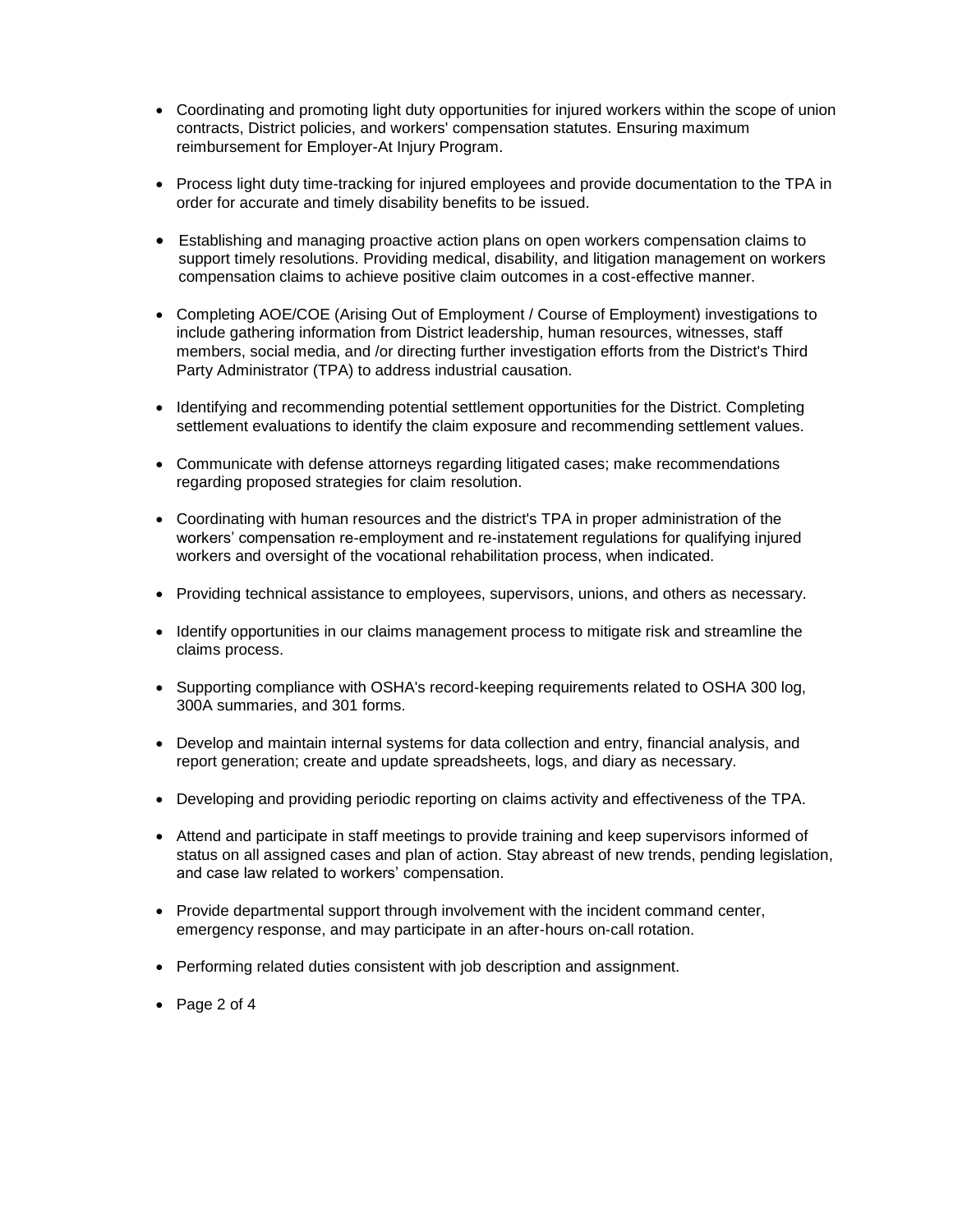# **MINIMUM QUALIFICATIONS**

#### **Knowledge of:**

Relevant federal, state and local laws and regulations governing workers' compensation

Legal, medical, and technical terminology used in industrial injury cases.

Basic principles and practices of analytical, statistical and financial report preparation.

Principles and practices of record keeping and records management.

Principles and procedures of financial record-keeping and reporting.

Principles and practices of safety, loss control, and claims administration.

Work organization and research techniques sufficient to collect, analyze and interpret data.

Basic office practices, including organization, data entry, record keeping, computer equipment, and computer software applications, including claims processing techniques.

#### **Ability to:**

Interpret, apply, and explain policies, practices, laws, statutes, regulations,and procedures. Independently plan and effectively fulfill responsibilities of assigned area of work.

Conduct research, compile, and analyze information.

Prepare complex technical reports and correspondence.

Create and maintain a variety of ledgers, logs, records, and reports.

Work independently with little supervision.

Work effectively in a team environment.

Maintain highest level of confidentiality in all matters.

Type at a speed necessary for successful job performance.

Exercise diplomacy and tact when dealing with others.

Communicate clearly and concisely, both orally and in writing.

Establish and maintain cooperative-working relationships with other employees and the public. Provide excellent customer service.

Adapt to changing technologies and learn functionality of new equipment and systems.

### **EXPERIENCE AND TRAINING**

Any combination of experience and training that would provide the required knowledge and abilities is appropriate. A representative way to obtain the required knowledge and abilities would be:

Page 3 of 4